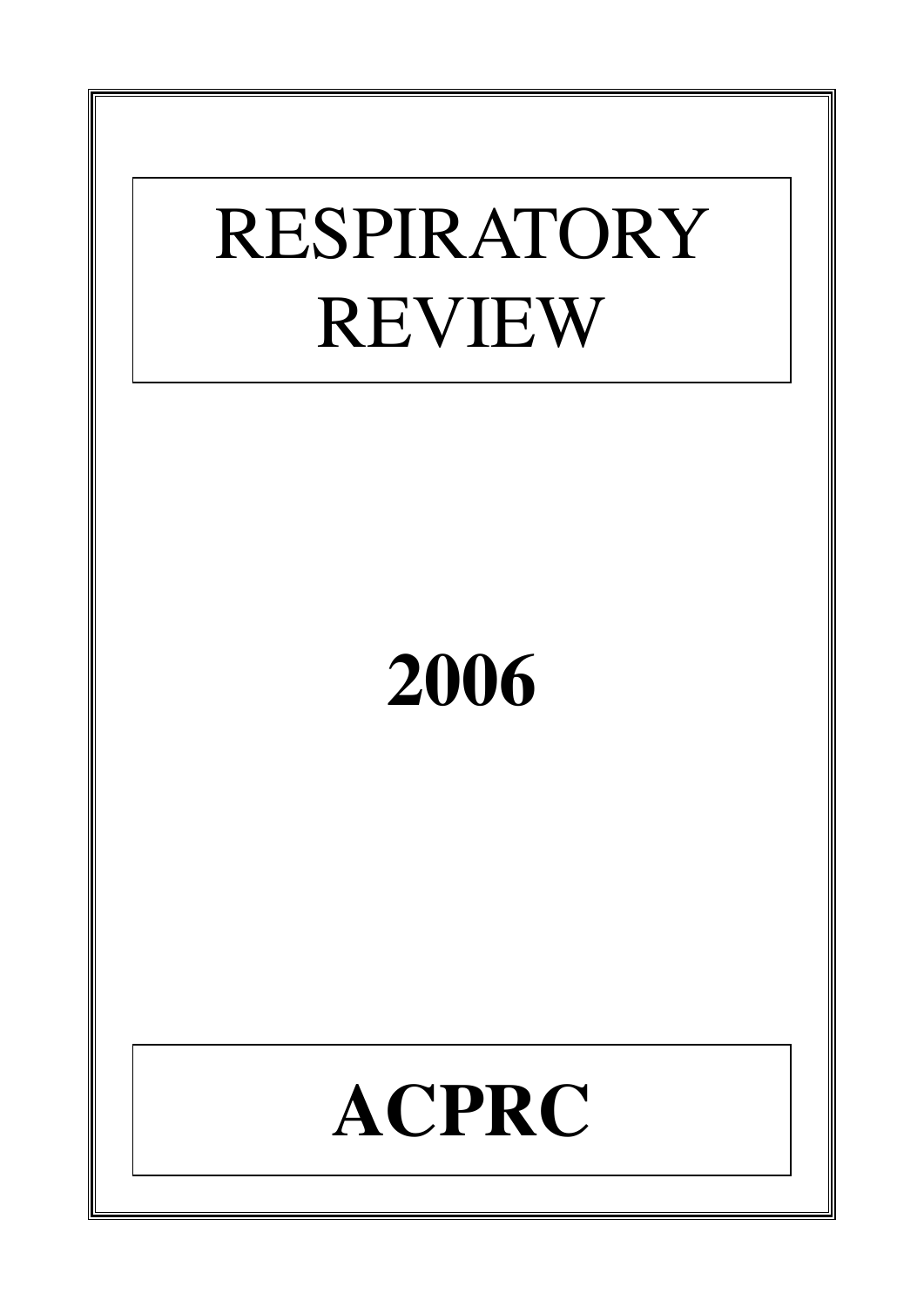# **Journals Reviewed**

- American Journal of Respiratory and Critical Care Medicine
- Anaesthesia<br>• Australian
- **Australian Journal of Physiotherapy**
- British Journal of Anaesthesia<br>• Rritish Medical Journal
- British Medical Journal<br>• Chest
- Chest<br>• Iourna
- Journal of Advanced Nursing<br>• I ancet
- Lancet<br>• New En
- New England Journal of Medicine<br>• New Zealand Journal of Physiother
- New Zealand Journal of Physiotherapy<br>• Pediatric Pulmonology
- Pediatric Pulmonology<br>• Pediatric Respiratory R
- Pediatric Respiratory Reviews<br>• Physical Therany Reviews
- Physical Therapy Reviews<br>• Physiotherapy Canada
- Physiotherapy Canada<br>• Thorax
- Thorax

# **Reviewers**

Many thanks to the following for their stirling work:

- Jennifer Burrows<br>• Nicki Garner
- Nicki Garner<br>• **Amanda Hou**
- **Amanda Horton**
- Fidelma Moran
- Béatrice Oberwaldner
- Brenda O'Neill
- Jennifer Pryor
- Jane Toms
- Alex Wilson

# **Contents**

| Contents  |                                                                                                            |                |
|-----------|------------------------------------------------------------------------------------------------------------|----------------|
|           |                                                                                                            | 3              |
|           |                                                                                                            | 3              |
|           |                                                                                                            | $3-4$          |
|           |                                                                                                            | 4              |
|           |                                                                                                            | $\overline{4}$ |
|           |                                                                                                            | $\overline{4}$ |
|           |                                                                                                            | $\overline{4}$ |
|           |                                                                                                            | $5-6$          |
|           |                                                                                                            | 6              |
| $\bullet$ |                                                                                                            | 6              |
|           |                                                                                                            | $6 - 7$        |
| $\bullet$ |                                                                                                            | 7              |
|           |                                                                                                            | 7              |
|           |                                                                                                            | 7              |
|           | Hyperventilation syndrome                                                                                  | 8              |
|           |                                                                                                            | 8              |
|           |                                                                                                            | 8              |
|           |                                                                                                            | 8              |
|           |                                                                                                            | 8              |
|           |                                                                                                            | 9              |
|           |                                                                                                            | 9              |
|           |                                                                                                            | 9              |
|           |                                                                                                            | 10             |
|           |                                                                                                            | 10             |
|           |                                                                                                            | 10             |
|           |                                                                                                            | 10             |
| $\bullet$ |                                                                                                            | 11             |
| ٠         |                                                                                                            | 11             |
| ٠         |                                                                                                            | 11             |
|           | Respiratory physiotherapy                                                                                  | 11             |
|           |                                                                                                            | 11             |
|           |                                                                                                            | 11             |
|           |                                                                                                            | 12             |
|           | $Traches to my \ldots \ldots \ldots \ldots \ldots \ldots \ldots \ldots \ldots \ldots \ldots \ldots \ldots$ | 12             |
|           |                                                                                                            | 12             |
|           |                                                                                                            | 12             |
|           |                                                                                                            |                |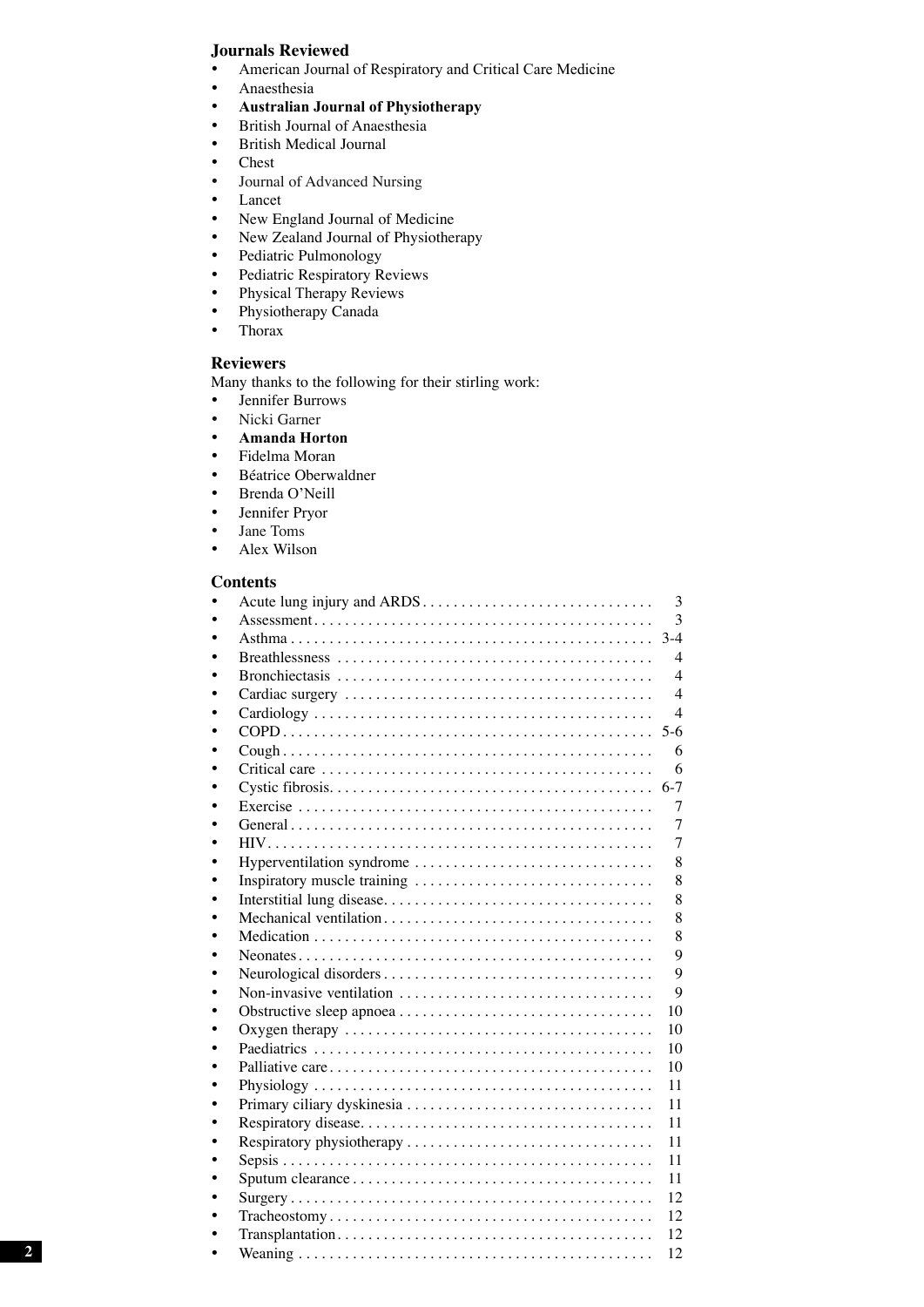# **ACUTE LUNG INJURY AND ARDS**

[Borges JB, Okamoto VN, Matos GF, Caramez MP, Arantes PR,](http://www.ncbi.nlm.nih.gov/entrez/query.fcgi?db=pubmed&cmd=Retrieve&dopt=AbstractPlus&list_uids=16690982&query_hl=19&itool=pubmed_DocSum)  [Barros F, Souza CE, Victorino JA, Kacmarek RM, Barbas CS,](http://www.ncbi.nlm.nih.gov/entrez/query.fcgi?db=pubmed&cmd=Retrieve&dopt=AbstractPlus&list_uids=16690982&query_hl=19&itool=pubmed_DocSum)  [Carvalho CR, Amato MB.](http://www.ncbi.nlm.nih.gov/entrez/query.fcgi?db=pubmed&cmd=Retrieve&dopt=AbstractPlus&list_uids=16690982&query_hl=19&itool=pubmed_DocSum)

**Reversibility of lung collapse and hypoxemia in early acute respiratory distress syndrome.**

*Am J Respir Crit Care Med*. 2006 1;174(3):268-78.

[Cheung AM, Tansey CM, Tomlinson G, Diaz-Granados N,](http://www.ncbi.nlm.nih.gov/entrez/query.fcgi?db=pubmed&cmd=Retrieve&dopt=AbstractPlus&list_uids=16763220&query_hl=24&itool=pubmed_DocSum)  [Matte A, Barr A, Mehta S, Mazer CD, Guest CB, Stewart TE,](http://www.ncbi.nlm.nih.gov/entrez/query.fcgi?db=pubmed&cmd=Retrieve&dopt=AbstractPlus&list_uids=16763220&query_hl=24&itool=pubmed_DocSum)  [Al-Saidi F, Cooper AB, Cook D, Slutsky AS, Herridge MS](http://www.ncbi.nlm.nih.gov/entrez/query.fcgi?db=pubmed&cmd=Retrieve&dopt=AbstractPlus&list_uids=16763220&query_hl=24&itool=pubmed_DocSum). **Two-year outcomes, health care use, and costs of survivors of acute respiratory distress syndrome.**

*Am J Respir Crit Care Med*. 2006; 174(5): 538-44.

Dulu A, Pastores SM, Park B, Riedel E, Rusch V, Halpern NA. **Prevalence and mortality of acute lung injury and ARDS after lung resection.** *Chest*, 2006; 130: 73-78.

[Frerichs I, Dargaville PA, van Genderingen H, Morel DR,](http://www.ncbi.nlm.nih.gov/entrez/query.fcgi?db=pubmed&cmd=Retrieve&dopt=AbstractPlus&list_uids=16840739&query_hl=27&itool=pubmed_DocSum)  [Rimensberger PC.](http://www.ncbi.nlm.nih.gov/entrez/query.fcgi?db=pubmed&cmd=Retrieve&dopt=AbstractPlus&list_uids=16840739&query_hl=27&itool=pubmed_DocSum) **Lung volume recruitment after surfactant administration modifies spatial distribution of ventilation.**

*Am J Respir Crit Care Med*. 2006;174(7): 772-9.

[Galiatsou E, Kostanti E, Svarna E, Kitsakos A, Koulouras V,](http://www.ncbi.nlm.nih.gov/entrez/query.fcgi?db=pubmed&cmd=Retrieve&dopt=AbstractPlus&list_uids=16645177&query_hl=18&itool=pubmed_DocSum)  [Efremidis SC, Nakos G.](http://www.ncbi.nlm.nih.gov/entrez/query.fcgi?db=pubmed&cmd=Retrieve&dopt=AbstractPlus&list_uids=16645177&query_hl=18&itool=pubmed_DocSum)

**Prone position augments recruitment and prevents alveolar overinflation in acute lung injury.**

*Am J Respir Crit Care Med*. 2006; 174(2):187-97.

Gattinoni L, Caironi P, Cressoni M, Chiumello D, Ranieri VM, Quintel M, Russo S, Patronitti N, Cornejo R, Bugedo G. **Lung recruitment in patients with the acute respiratory distress syndrome.**

*New Eng J Med.* 2006; 354(17):1775-1786.

[Kacmarek RM, Wiedemann HP, Lavin PT, Wedel MK, Tutuncu](http://www.ncbi.nlm.nih.gov/entrez/query.fcgi?db=pubmed&cmd=Retrieve&dopt=AbstractPlus&list_uids=16254269&query_hl=32&itool=pubmed_docsum)  [AS, Slutsky AS.](http://www.ncbi.nlm.nih.gov/entrez/query.fcgi?db=pubmed&cmd=Retrieve&dopt=AbstractPlus&list_uids=16254269&query_hl=32&itool=pubmed_docsum)

**Partial liquid ventilation in adult patients with acute respiratory distress syndrome.**

*Am J Respir Crit Care Med.* 2006;173(8): 882-9.

[Mancebo J, Fernandez R, Blanch L, Rialp G, Gordo F, Ferrer](http://www.ncbi.nlm.nih.gov/entrez/query.fcgi?db=pubmed&cmd=Retrieve&dopt=AbstractPlus&list_uids=16556697&query_hl=34&itool=pubmed_DocSum)  [M, Rodriguez F, Garro P, Ricart P, Vallverdu I, Gich I, Castano](http://www.ncbi.nlm.nih.gov/entrez/query.fcgi?db=pubmed&cmd=Retrieve&dopt=AbstractPlus&list_uids=16556697&query_hl=34&itool=pubmed_DocSum)  [J, Saura P, Dominguez G, Bonet A, Albert RK.](http://www.ncbi.nlm.nih.gov/entrez/query.fcgi?db=pubmed&cmd=Retrieve&dopt=AbstractPlus&list_uids=16556697&query_hl=34&itool=pubmed_DocSum) **A multicenter trial of prolonged prone ventilation in severe acute respiratory distress syndrome.**

*Am J Respir Crit Care Med*. 2006; 173(11): 1233-9.

Mickleborough TK, Lindley MR, Ionescu AA, Fly AD. **Protective effect of fish oil supplementation on exerciseinduced bronchoconstriction in asthma.** *Chest,* 2006; 129: 39-49.

Mols G, Priebe HJ, Guttmann J. **Alveolar recruitment in acute lung injury.**  *Br J Anaesth.* 2006; 96(2): 156-166

Sinclair A, Kregenow DA, Ian Starr I. **Therapeutic hypercapnia and ventilation-perfusion matching in Acute Lung Injury.** *Chest*, 2006; 130: 85-92.

[Tsuchida S, Engelberts D, Peltekova V, Hopkins N, Frndova H,](http://www.ncbi.nlm.nih.gov/entrez/query.fcgi?db=pubmed&cmd=Retrieve&dopt=AbstractPlus&list_uids=16675780&query_hl=21&itool=pubmed_DocSum)  [Babyn P, McKerlie C, Post M, McLoughlin P, Kavanagh BP](http://www.ncbi.nlm.nih.gov/entrez/query.fcgi?db=pubmed&cmd=Retrieve&dopt=AbstractPlus&list_uids=16675780&query_hl=21&itool=pubmed_DocSum). **Atelectasis causes alveolar injury in nonatelectatic lung regions.**

*Am J Respir Crit Care Med*. 2006; 174(3): 279-89.

# **ASSESSMENT**

Aggarwal AN, Gupta D, Jindal SK. The relationship between  $\text{FEV}_1$  and peak expiratory flow in **patients with airways obstruction is poor.** *Chest*, 2006; 130: 1454-1461.

Brightling CE. **Clinical applications of induced sputum.** *Chest*, 2006; 129: 1344-1348.

Chen H, Eisner MD, Katz PP. **Measuring disease-specific quality of life in obstructive airway disease: validation of a modified version of the Airways Questionnaire 20.** *Chest*, 2006; 129: 1644-1652.

Price DB, Tinkelman DG, Nordyke RJ. **Scoring system and clinical application of COPD questionnaires.**  *Chest*, 2006;129: 1531-9.

Win T, Jackson A, Groves AM, Sharples LD. **Comparison of shuttle walk with measured peak oxygen consumption in patients with operable lung cancer.** *Thorax*, 2006; 61: 57-60.

# **ASTHMA**

Adams RJ, Wilson DH, Taylor AW, Daly A. **Coexistent chronic conditions and asthma quality of life.** *Chest* 2006, 129: 285-291.

Beuther DA, Martin RJ. **Efficacy of a heat exchanger mask in cold exercise-induced asthma.** *Chest*, 2006; 129: 1188-1193,

Debley JS, Carter ER, Redding GJ. **Prevalence and impact of gastrooesophageal reflux in adolescents with asthma: a population-based study.** *Pediatr Pulmonol.* 2006; 4138: 475-481.

Eder W, Ege MD, Von Mutius E. **The asthma epidemic.** *New Eng J Med.* 2006; 355(21): 2226-2235.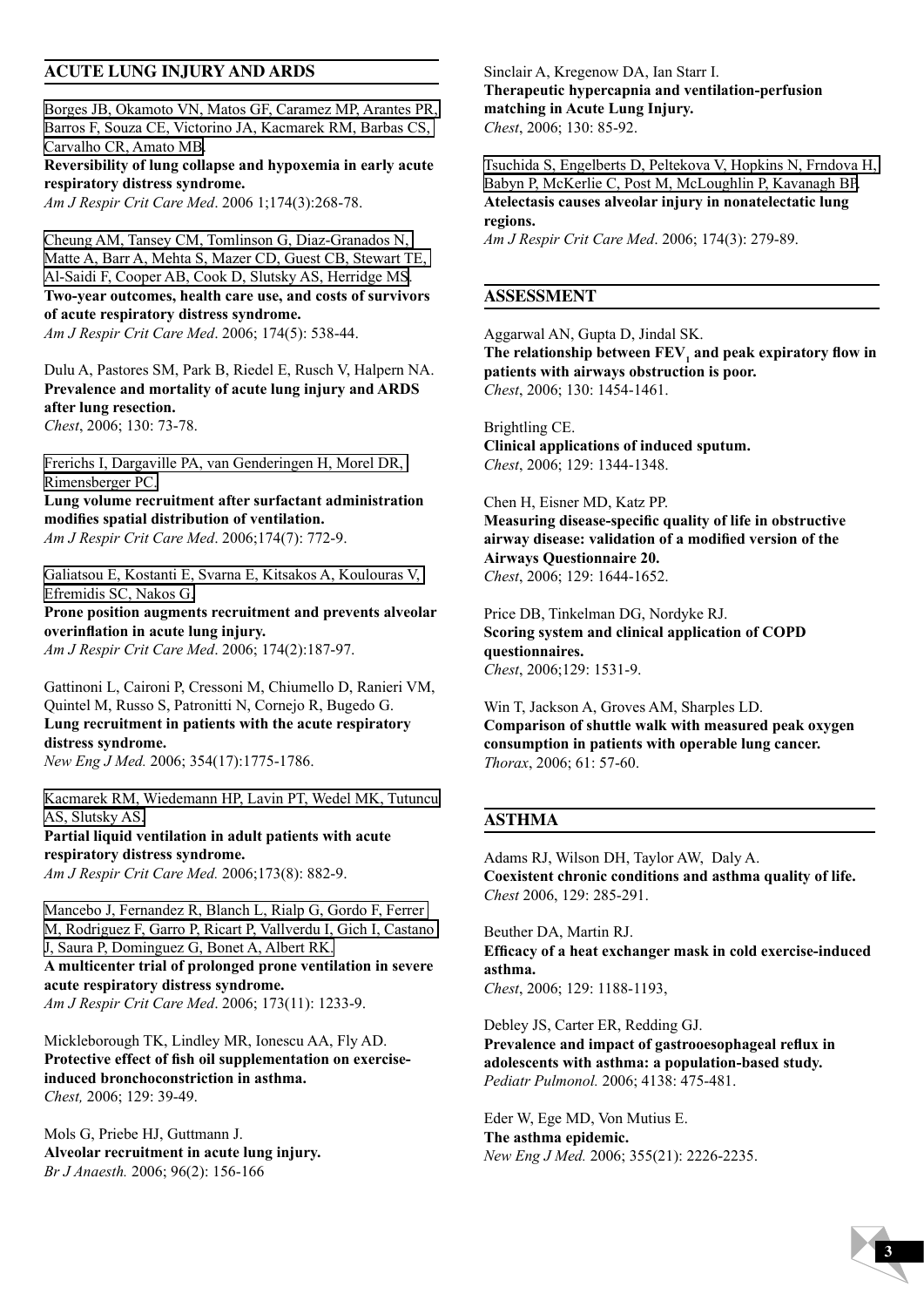Guilbert TW, Morgan WJ, Zeiger RS, Mauger DT, Boehmer SJ, Szefler SJ, Bacharier LB, Lemanske RF, Strunk RC, Allen DB, Bloomberg GR, Heldt G, Krawiec M, Larsen G, Liu AH, Chinchilli VM, Sorkness CA, Taussig LM, Martinez FD. **Long-term inhaled corticosteroids in preschool children at high risk for asthma.**

*New Eng J Med.* 2006; 354(19): 1985-1997.

[Holgate ST, Polosa R.](http://www.ncbi.nlm.nih.gov/entrez/query.fcgi?db=pubmed&cmd=Retrieve&dopt=AbstractPlus&list_uids=16935689&query_hl=6&itool=pubmed_docsum) **The mechanisms, diagnosis, and management of severe asthma in adults.** *Lancet*. 2006; 368 (9537): 780-93. .

Li AM, Tsang T, Chan D, Lam HS, So HK, Sung RYT, Fok TF. **Sputum induction in children with asthma.** *Pediatr Pulmonol.* 2006; 41: 720-725.

Mahler DA, Waterman LA, Ward J, Baird JC. **Continuous ratings of breathlessness during exercise by children and young adults with asthma and healthy controls.**

*Pediatr Pulmonol.* 2006; 41: 812-818.

Marra FM, Lynd L, Coombes M. **Does antibiotic exposure during infancy lead to development of asthma?** *Chest*, 2006; 129: 610-618.

Nordenstedt H, Nilsson M. **The relation between gastroesophageal reflux and respiratory symptoms in a population-based study.** *Chest*, 2006; 129: 1051-1056.

[O'Byrne PM, Parameswaran K.](http://www.ncbi.nlm.nih.gov/entrez/query.fcgi?db=pubmed&cmd=Retrieve&dopt=AbstractPlus&list_uids=16935690&query_hl=7&itool=pubmed_DocSum) **Pharmacological management of mild or moderate persistent asthma.** *Lancet*. 2006; 368 (9537): 794-803. .

Rees J. **Asthma control in adults** *BMJ*, 2006; 332: 767-771

Slader CA, Reddel HK, Spencer LM, Belousova EG, Armour CL, Bosnic-Anticevich SZ, Thien FCK, Jenkins CR. **Double blind randomised controlled trial of two different breathing techniques in the management of asthma** *Thorax,* 2006; 61: 651-656.

Walders N, Kercsmar C, Schluchter M. **An interdisciplinary intervention for undertreated pediatric asthma.** *Chest*, 2006 129: 292-299.

# **BREATHLESSNESS**

Coli C, Monica Picariello M.

**Is there a link between the qualitative descriptors and the quantitative perception of dyspnea in asthma?** *Chest*, 2006; 130: 436-441.

Nava S, Cuomo A, Maugeri FS.

**Noninvasive ventilation and dyspnea in palliative medicine** *Chest*, 2006; 129: 1391-1392 (letter).

# **BRONCHIECTASIS**

Torrego A, Haque RA, Nguyen LT, Hew M. **Capsaicin cough sensitivity in bronchiectasis** *Thorax,* 2006; 61: 706-709.

### **CARDIAC SURGERY**

[Newman MF, Mathew JP, Grocott HP, Mackensen GB,](http://www.ncbi.nlm.nih.gov/entrez/query.fcgi?db=pubmed&cmd=Retrieve&dopt=AbstractPlus&list_uids=16920475&query_hl=10&itool=pubmed_docsum)  [Monk T, Welsh-Bohmer KA, Blumenthal JA, Laskowitz DT,](http://www.ncbi.nlm.nih.gov/entrez/query.fcgi?db=pubmed&cmd=Retrieve&dopt=AbstractPlus&list_uids=16920475&query_hl=10&itool=pubmed_docsum)  [Mark DB.](http://www.ncbi.nlm.nih.gov/entrez/query.fcgi?db=pubmed&cmd=Retrieve&dopt=AbstractPlus&list_uids=16920475&query_hl=10&itool=pubmed_docsum) **Central nervous system injury associated with cardiac surgery.**

*Lancet*. 2006 Aug 19;368 (9536): 694-703.

# **CARDIOLOGY**

[Peter JV, Moran JL, Phillips-Hughes J, Graham P, Bersten AD.](http://www.ncbi.nlm.nih.gov/entrez/query.fcgi?db=pubmed&cmd=Retrieve&dopt=AbstractPlus&list_uids=16616558&query_hl=14&itool=pubmed_docsum) **Effect of non-invasive positive pressure ventilation (NIPPV) on mortality in patients with acute cardiogenic pulmonary oedema: a meta-analysis.** *Lancet*. 2006; 367(9517): 1155-63. .

Mandic S, Riess K, Haykowsky MJ 2006. **Exercise training for individuals with coronary artery disease or heart failure.**  *Physiother Canada,* 2006; 58(1): 21-28

Manuel DG, Kwong K. **Effectiveness and efficiency of different guidelines on statin treatment for preventing deaths from coronary heart disease** *BMJ* 2006;332:1419

Torchio R, Gulotta C. **Orthopnea and tidal expiratory flow limitation in chronic heart failure.** *Chest*, 2006; 130: 472-479.

Wittmer VL, Simoes GMS. **Effects of Continuous Positive Airway Pressure on pulmonary function and exercise tolerance in patients with congestive heart failure.** *Chest*, 2006; 130: 157-163.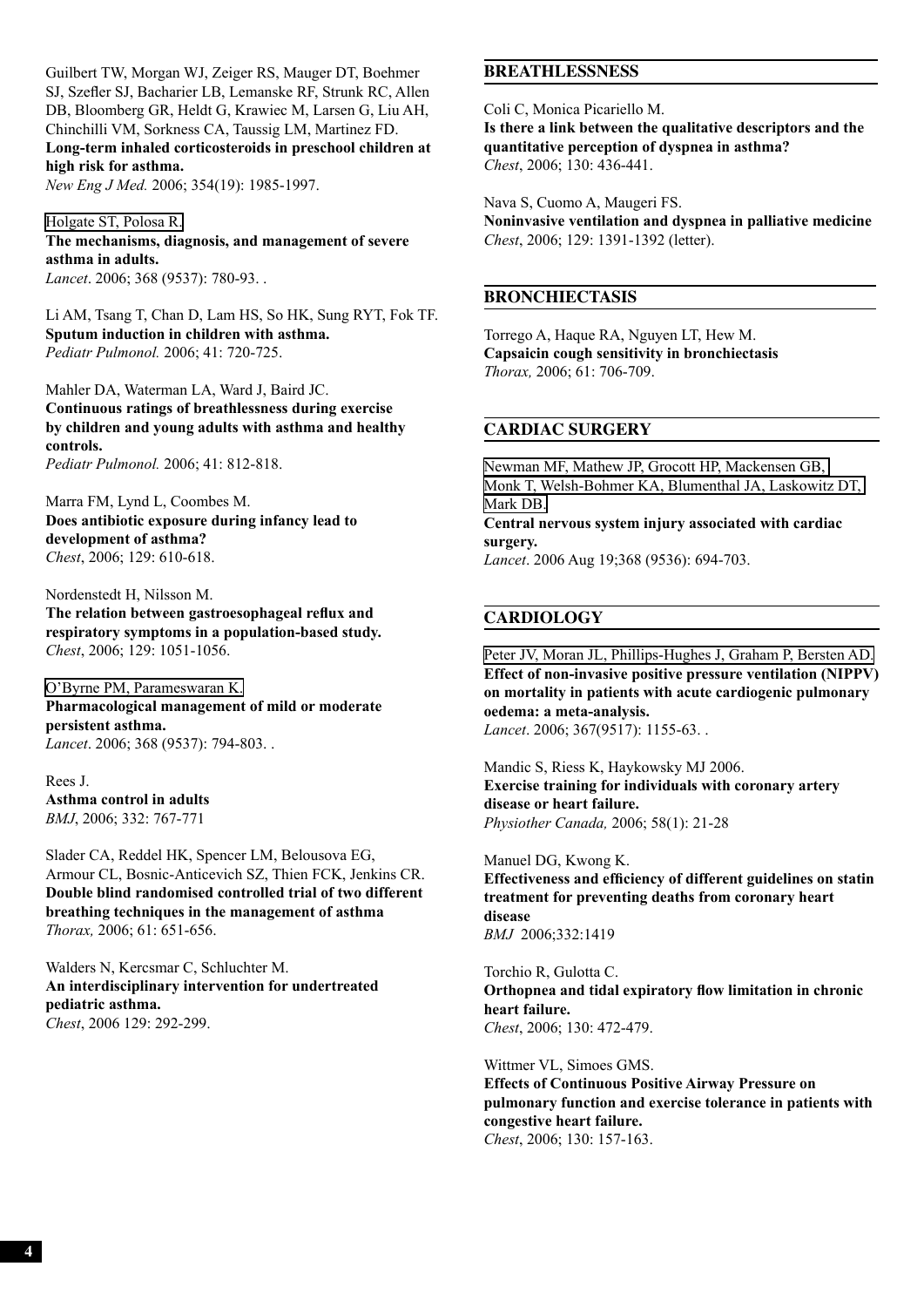### **COPD**

Baker EH, Janaway CH, Philips BJ. **Hyperglycaemia is associated with poor outcomes in patients admitted to hospital with acute exacerbations of chronic obstructive pulmonary disease** *Thorax* 2006; 61: 284-289.

Crowe J, Geddes EL, Brooks D, Reid D. **Inspiratory muscle training for individuals with 2006; cervical spinal cord injury or chronic obstructive pulmonary disease.**  *Physiotherapy Canada,* 58(4): 271-279

[Croxton TL, Bailey WC.](http://www.ncbi.nlm.nih.gov/entrez/query.fcgi?db=pubmed&cmd=Retrieve&dopt=AbstractPlus&list_uids=16614349&query_hl=22&itool=pubmed_docsum) **Long-term oxygen treatment in chronic obstructive pulmonary disease: recommendations for future research: an NHLBI workshop report.** *Am J Respir Crit Care Med*. 2006; 174(4): 373-8.

Dolmage TE, Goldstein RS. **Response to one-legged cycling in patients with COPD.** *Chest,* 2006; 129: 325-332.

Dourado VZ, Antunes LCO, Erico S, Tanni E. **Relationship of upper-limb and thoracic muscle strength to 6-min walk distance in COPD patients.** *Chest*, 2006; 129: 551-557.

[Eves ND, Petersen SR, Haykowsky MJ, Wong EY, Jones RL.](http://www.ncbi.nlm.nih.gov/entrez/query.fcgi?db=pubmed&cmd=Retrieve&dopt=AbstractPlus&list_uids=16840742&query_hl=26&itool=pubmed_DocSum) **Helium-hyperoxia, exercise, and respiratory mechanics in chronic obstructive pulmonary disease.** *Am J Respir Crit Care Med*. 2006; 174(7): 63-71.

Fraser DD **[Living with chronic obstructive pulmonary disease:](http://web.ebscohost.com/ehost/viewarticle?data=dGJyMPPp44rp2%2fdV0%2bnjisfk5Ie46bdQtai2S7ak63nn5Kx95uXxjL6prUq3pbBIrq2eSa%2bwsVC4qa44v8OkjPDX7Ivf2fKB7eTnfLujsUu0q7ZOrq%2byPurX7H%2b72%2bw%2b4ti7e7bepIzf3btZzJzfhruorki3qa9It62zPuTl8IXf6rt%2b8%2bLqbOPu8gAA&hid=8)  [insiders' perspectives.](http://web.ebscohost.com/ehost/viewarticle?data=dGJyMPPp44rp2%2fdV0%2bnjisfk5Ie46bdQtai2S7ak63nn5Kx95uXxjL6prUq3pbBIrq2eSa%2bwsVC4qa44v8OkjPDX7Ivf2fKB7eTnfLujsUu0q7ZOrq%2byPurX7H%2b72%2bw%2b4ti7e7bepIzf3btZzJzfhruorki3qa9It62zPuTl8IXf6rt%2b8%2bLqbOPu8gAA&hid=8)** *J Adv Nurs.* 2006; 55 (5): 550-8

Garcia-Aymerich J, Lange J, Benet M, Schnohr P. **Regular physical activity reduces hospital admission and mortality in chronic obstructive pulmonary disease: a population based cohort study** *Thorax,* 2006; 61: 772-778.

Gupta R, Brooks D. **Aerobic exercise for individuals with chronic obstructive pulmonary disease.**  *Physiother Canada,* 2006; 58(3): 179-186

Gupta RB, Brooks D, Lacasse Y, Goldstein RS. **Effect of rollator use on health-related quality of life in individuals with COPD.** *Chest,* 2006; 130: 1089-1095.

Koppers RHJ, Vos PJE, Boot CRL. **Exercise performance improves in patients with COPD due to respiratory muscle endurance training** *Chest*, 2006; 129: 886-892.

[Laude EA, Duffy NC, Baveystock C, Dougill B, Campbell MJ,](http://www.ncbi.nlm.nih.gov/entrez/query.fcgi?db=pubmed&cmd=Retrieve&dopt=AbstractPlus&list_uids=16439720&query_hl=31&itool=pubmed_DocSum)  [Lawson R, Jones PW, Calverley PM.](http://www.ncbi.nlm.nih.gov/entrez/query.fcgi?db=pubmed&cmd=Retrieve&dopt=AbstractPlus&list_uids=16439720&query_hl=31&itool=pubmed_DocSum)

**The effect of helium and oxygen on exercise performance in chronic obstructive pulmonary disease: a randomized crossover trial.**

*Am J Respir Crit Care Med*. 2006; 173(8): 865-70.

Lundh L. [Care of patients with chronic obstructive pulmonary disease in](http://web.ebscohost.com/ehost/viewarticle?data=dGJyMPPp44rp2%2fdV0%2bnjisfk5Ie46bdQtai2S7ak63nn5Kx95uXxjL6prUq3pbBIrq2eSbCwrku4prE4zsOkjPDX7Ivf2fKB7eTnfLujsUu0q7ZOrq%2byPurX7H%2b72%2bw%2b4ti7e7bepIzf3btZzJzfhruorki3qbJItqezPuTl8IXf6rt%2b8%2bLqbOPu8gAA&hid=109)  [primary health care.](http://web.ebscohost.com/ehost/viewarticle?data=dGJyMPPp44rp2%2fdV0%2bnjisfk5Ie46bdQtai2S7ak63nn5Kx95uXxjL6prUq3pbBIrq2eSbCwrku4prE4zsOkjPDX7Ivf2fKB7eTnfLujsUu0q7ZOrq%2byPurX7H%2b72%2bw%2b4ti7e7bepIzf3btZzJzfhruorki3qbJItqezPuTl8IXf6rt%2b8%2bLqbOPu8gAA&hid=109) *J Adv Nurs.*, 2006; 56 (3): 237-46

Lusuardi M, DeBenedetto F, Paggiaro, P. **A randomized controlled trial on office spirometry in asthma and COPD in standard general practice.** *Chest*, 2006; 129, 844-852 (see also editorial).

O'Donnell DE, Parker CM. **COPD exacerbations · 3: Pathophysiology** *Thorax,* 2006; 61: 354-361.

Peters MM, Webb KA, O'Donnell DE. **Combined physiological effects of bronchodilators and hyperoxia on exertional dyspnoea in normoxic COPD** *Thorax,* 2006; 61: 559-567.

Pitta F, Troosters T, Probst VS. **Physical activity and hospitalization for exacerbation of COPD.** *Chest,* 2006*;* 129: 536-544.

Poole KES, Compston JE. **Osteoporosis and its management** *BMJ,* 2006; 333:1251-1256

Rodríguez-Roisin R. **COPD exacerbations · 5: Management** *Thorax,* 2006; 61: 535-544.

Sapey E, Stockley RA. **COPD exacerbations · 2: Aetiology** *Thorax* 2006; 61: 250-258.

Steinmetz J, Rasmussen LS, Nielsen SL. **Long-term prognosis for patients with COPD treated in the prehospital setting: is it influenced by hospital admission?** *Chest*, 2006; 130: 676-680.

Thomas AJ. **Chronic obstructive pulmonary disease: the contribution of skeletal muscle dysfunction to exercise tolerance.** *Phys Ther Rev.* 2006; 11(1): 62-66.

Velloso M, Jardim JR. **Study of energy expenditure during activities of daily living using and not using body position recommended by energy conservation techniques in patients with COPD** *Chest*, 2006; 130: 126-132.

Vivodtzev I, Pepin J-L, Vottero G.

**Improvement in quadriceps strength and dyspnea in daily tasks after 1 month of electrical stimulation in severely deconditioned and malnourished COPD.**  *Chest,* 2006; 129, 1540-1548

**15**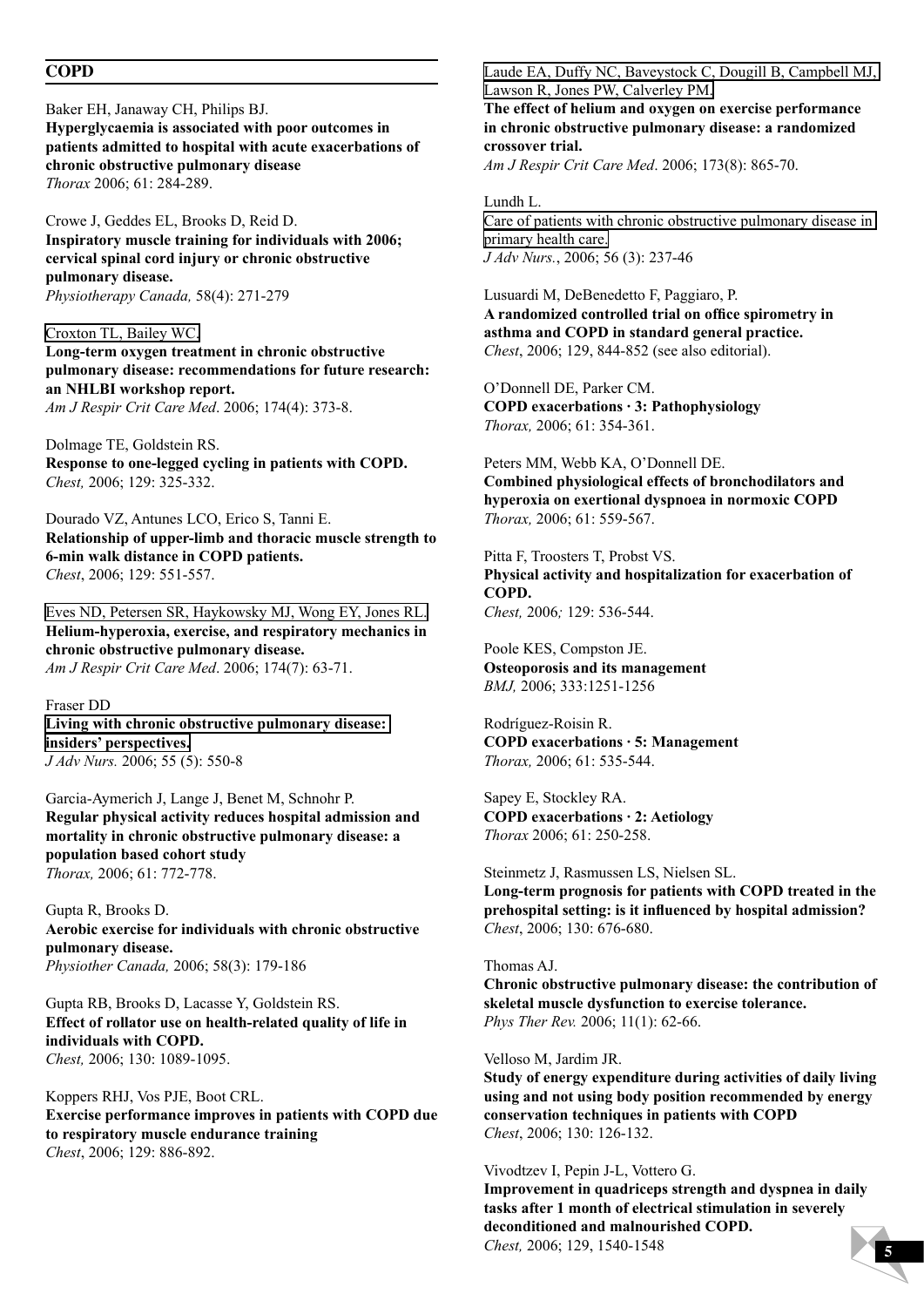Donaldson GC, Wedzicha JA. **COPD exacerbations · 1: Epidemiology** *Thorax,* 2006; 61: 164-168

[Wouters EF.](http://www.ncbi.nlm.nih.gov/entrez/query.fcgi?db=pubmed&cmd=Retrieve&dopt=AbstractPlus&list_uids=16368791&query_hl=13&itool=pubmed_docsum) **Muscle wasting in chronic obstructive pulmonary disease: to bother and to measure!** *Am J Respir Crit Care Med*. 2006;173(1): 4-5.

### **COUGH**

Irwin RS, Ownbey R, Cagle PT, Baker S. **Interpreting the histopathology of chronic cough.** *Chest*, 2006; 130: 362-370.

Kwon N-H, Oh M-J, Min T-H. **Causes and clinical features of subacute cough.**  *Chest,* 2006; 129, 1142-1147 (plus editorial).

Marchant JM, Masters IB, Taylor SM. **Evaluation and outcome of young children with chronic cough.**  *Chest*, 2006; 129, 1132-1141

# **CRITICAL CARE**

Artinian VA, Krayem H, DiGiovine *B.* **Effects of early enteral feeding on the outcome of critically ill mechanically ventilated medical patients.** *Chest*, 2006; 129: 960-967.

Denehy L, Berney S. **Physiotherapy in the intensive care unit.** *Phys Ther Rev* 2006; 11(1): 49-56.

[Griffiths JA, Barber VS, Cuthbertson BH, Young JD.](http://www.ncbi.nlm.nih.gov/entrez/query.fcgi?db=pubmed&cmd=Retrieve&dopt=AbstractPlus&list_uids=16978309&query_hl=10&itool=pubmed_docsum) **A national survey of intensive care follow-up clinics.** *Anaesthesia*. 2006; 61(10): 950-5.

Hardin KH, Seyal M, Stewart T. **Sleep in critically ill chemically paralyzed patients requiring mechanical ventilation** *Chest*, 2006; 129: 1468-1477.

Hopkins RO, Jackson JC. **Long-term neurocognitive function after critical illness.** *Chest*, 2006; 130: 869-878.

Huang L, Quartin A, Jones D, Havlir DV. **Intensive care of patients with HIV infection.** *New Eng J Med.* 2006; 355(2): 173-181.

Laupland KB, Kirkpatrick AW, Kortbeek JB. **Long-term mortality outcome associated with prolonged admission to the ICU.** *Chest*, 2006; 129: 954-959.

[Moss M, Burnham EL.](http://www.ncbi.nlm.nih.gov/entrez/query.fcgi?db=pubmed&cmd=Retrieve&dopt=AbstractPlus&list_uids=17189035&query_hl=3&itool=pubmed_docsum) **Alcohol abuse in the critically ill patient.** *Lancet*. 2006; 368(9554): 2231-42.

Numata Y. [Nurse staffing levels and hospital mortality in critical care](http://web.ebscohost.com/ehost/viewarticle?data=dGJyMPPp44rp2%2fdV0%2bnjisfk5Ie46bdQtai2S7ak63nn5Kx95uXxjL6prUq3pbBIrq2eSa%2bwrki4prE4v8OkjPDX7Ivf2fKB7eTnfLujsUu0q7ZOrq%2byPurX7H%2b72%2bw%2b4ti7e7bepIzf3btZzJzfhruorki3qa9Ir6ixPuTl8IXf6rt%2b8%2bLqbOPu8gAA&hid=108)  [settings: literature review and meta-analysis.](http://web.ebscohost.com/ehost/viewarticle?data=dGJyMPPp44rp2%2fdV0%2bnjisfk5Ie46bdQtai2S7ak63nn5Kx95uXxjL6prUq3pbBIrq2eSa%2bwrki4prE4v8OkjPDX7Ivf2fKB7eTnfLujsUu0q7ZOrq%2byPurX7H%2b72%2bw%2b4ti7e7bepIzf3btZzJzfhruorki3qa9Ir6ixPuTl8IXf6rt%2b8%2bLqbOPu8gAA&hid=108) *J Adv Nurs.* 2006; 55 (4): 435-48

# **CYSTIC FIBROSIS**

Cakir E, Uyan ZS, Ersu H, Karadag B, Karakoc F, Dagli E. **Mucoid impaction: an unusual form of allergic bronchopulmonary aspergillosis in a patient with cystic fibrosis.** *Pediatr Pulmonol.* 2006; 41: 1103-1107.

Cunha MT, Rozov T, de Oliveira RC, Jardim JR. **Six-minute walk test in children and adolescents with cystic fibrosis.** *Pediatr Pulmonol.* 2006; 41: 618-622.

Donaldson SH, Bennett WD, Zeman KL, Knowles MR, Tarran R, Boucher RC. **Mucus clearance and lung function in cystic fibrosis with hypertonic saline.** *New Eng J Med.* 2006; 354(3): 241-250.

Falk B, Nini A, Zigel L, Yahav Y, Aviram M, Rivlin J, Bentur L, Avital A, Dotan R, Blau H. **Effect of low altitude at the Dead Sea on exercise capacity and cardiopulmonary response to exercise in cystic fibrosis patients with moderate to severe lung disease.** *Pediatr Pulmonol.* 2006; 41: 234-241.

Hafen GM, Ranganathan SC, Robertson CF, Robinson PF. **Clinical scoring systems in cystic fibrosis.** *Pediatr Pulmonol.* 2006; 41: 602-617.

[Kalish LA, Waltz DA, Dovey M, Potter-Bynoe G,](http://www.ncbi.nlm.nih.gov/entrez/query.fcgi?db=pubmed&cmd=Retrieve&dopt=AbstractPlus&list_uids=16272450&query_hl=23&itool=pubmed_DocSum) [McAdam AJ, Lipuma JJ, Gerard C, Goldmann D.](http://www.ncbi.nlm.nih.gov/entrez/query.fcgi?db=pubmed&cmd=Retrieve&dopt=AbstractPlus&list_uids=16272450&query_hl=23&itool=pubmed_DocSum) **Impact of Burkholderia dolosa on lung function and survival in cystic fibrosis.** *Am J Respir Crit Care Med*. 2006; 173(4): 421-5.

McMullen AH, Pasta DJ, Frederick PD. **Impact of pregnancy on women with cystic fibrosis.** *Chest*, 2006; 129: 706-711.

Mussaffi H, Prais D, Mei-Zahav M, Blau H. **Cystic fibrosis mutations with widely variable phenotype: the D1152H example.** *Pediatr Pulmonol.* 2006; 41: 250-254.

Porter SR, Scully C **Oral malodour (halitosis)** *BMJ,* 2006; 333: 632-635

Prasad SA, Balfour-Lynn IM, Carr SB, Madge SL. **A comparison of the prevalence of urinary incontinence in girls with cystic fibrosis, asthma, and healthy controls.** *Pediatr Pulmonol.* 2006; 41: 1065-1068.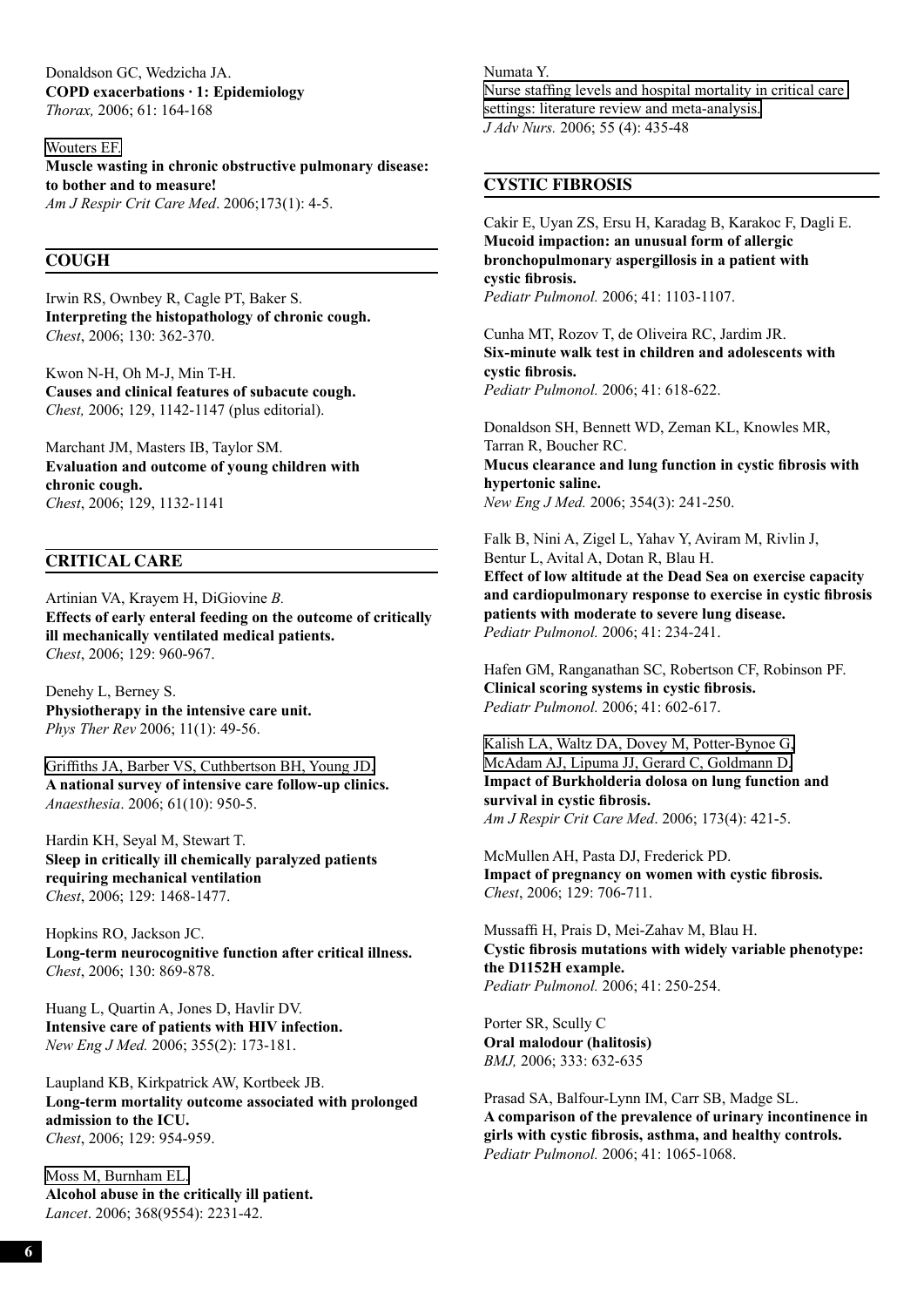Prasad SA, Main E. **Routine airway clearance in asymptomatic infants and babies with cystic fibrosis in the UK: obligatory or obsolete?** *Phys Ther Re.* 2006; 11(1): 11-20.

Rao DS, Infeld MD, Stern RC, Chelimsky TC. **Cough-induced hemiplegic migraine with impaired consciousness in cystic fibrosis.** *Pediatr Pulmonol.* 2006; 41: 171-176.

Shoseyov D, Brownlee KG, Conway SP, Kerem E. **Aspergillus bronchitis in cystic fibrosis.** *Chest*, 2006; 130: 222-226.

Stephenson A, Jamal S, Dowdell T. **Prevalence of vertebral fractures in adults with cystic fibrosis and their relationship to bone mineral density** *Chest*, 2006; 130: 539-544.

Stites SW, Perry GV, Peddicord T, Cox G, McMillan C, Becker B.

**Effect of high-frequency chest wall oscillation on the central and peripheral distribution of aerosolized diethylene triamine penta-acetic acid as compared to standard chest physiotherapy in cystic fibrosis.** *Chest*, 2006; 129: 712-717.

 Taylor L, Corey M, Matlow A, Sweezey NB, Ratjen F. **Comparison of throat swabs and nasopharyngeal suction specimens in non-sputum producing patients with cystic fibrosis.** *Pediatr Pulmonol.* 2006; 41: 839-843.

# **EXERCISE**

Dolmage TE, Goldstein RS. **Response to one-legged cycling in patients with COPD.** *Chest,* 2006; 129: 325-332.

Dolmage TE, Goldstein RS. **Principles of aerobic testing and training.**  *Physiother Canada,* 2006; 58(1): 8-20

[Eves ND, Petersen SR, Haykowsky MJ, Wong EY, Jones RL.](http://www.ncbi.nlm.nih.gov/entrez/query.fcgi?db=pubmed&cmd=Retrieve&dopt=AbstractPlus&list_uids=16840742&query_hl=26&itool=pubmed_DocSum) **Helium-hyperoxia, exercise, and respiratory mechanics in chronic obstructive pulmonary disease.** *Am J Respir Crit Care Med*. 2006; 174(7): 763-71.

Gupta R, Brooks D. **Aerobic exercise for individuals with chronic obstructive pulmonary disease.**  *Physiother Canada,* 2006; 58(3): 179-186

Koppers RHJ, Vos PJE, Boot CRL. **Exercise performance improves in patients with COPD due to respiratory muscle endurance training** *Chest*, 2006; 129: 886-892.

[Laude EA, Duffy NC, Baveystock C, Dougill B, Campbell MJ,](http://www.ncbi.nlm.nih.gov/entrez/query.fcgi?db=pubmed&cmd=Retrieve&dopt=AbstractPlus&list_uids=16439720&query_hl=31&itool=pubmed_DocSum)  [Lawson R, Jones PW, Calverley PM.](http://www.ncbi.nlm.nih.gov/entrez/query.fcgi?db=pubmed&cmd=Retrieve&dopt=AbstractPlus&list_uids=16439720&query_hl=31&itool=pubmed_DocSum) **The effect of helium and oxygen on exercise performance in chronic obstructive pulmonary disease: a randomized crossover trial.**

*Am J Respir Crit Care Med*. 2006; 173(8): 865-70.

Leung ASY, Keung KK, Chan KK. **Reliability, validity, and responsiveness of a 2-Min Walk Test to assess exercise capacity of COPD patients.** *Chest*, 2006; 130: 119-125.

Mandic S, Riess K, Haykowsky MJ 2006. **Exercise training for individuals with coronary artery disease or heart failure.**  *Physiother Canada,* 2006; 58(1): 21-28

O'Brien K, Nixon S, Tynan AM, Glazier RH. **Aerobic exercise for people living with HIV/AIDS: implications for practice, education and research.**  *Physiother Canada,* 2006; 58(2): 114-129

### **GENERAL**

Haxby Abbott J.

**Contributorship, ethics, and integrity: preparing and submitting a manuscript for publication (Editorial)** *New Zealand J Physiother,.2*006; 34(1): 1-2.

Horner D, Larmer PJ. **Health outcome measures** *New Zealand J Physiother.* 2006; 34(1): 17-24.

Koumbourlis AC. **Scoliosis and the respiratory system.** *Paed Resp Rev* 2006; 7: 152-160.

Kubzansky LD, Sparrow L, Jackson B. **Angry breathing: a prospective study of hostility and lung function in the Normative Aging Study** *Thorax,* 2006; 61: 863-868.

### **HIV**

Huang L, Quartin A, Jones D, Havlir DV. **Intensive care of patients with HIV infection.** *New Eng J Med.* 2006; 355(2):173-181.

O'Brien K, Nixon S, Tynan AM, Glazier RH. **Aerobic exercise for people living with HIV/AIDS: implications for practice, education and research.**  *Physiother Canada,* 2006; 58(2): 114-129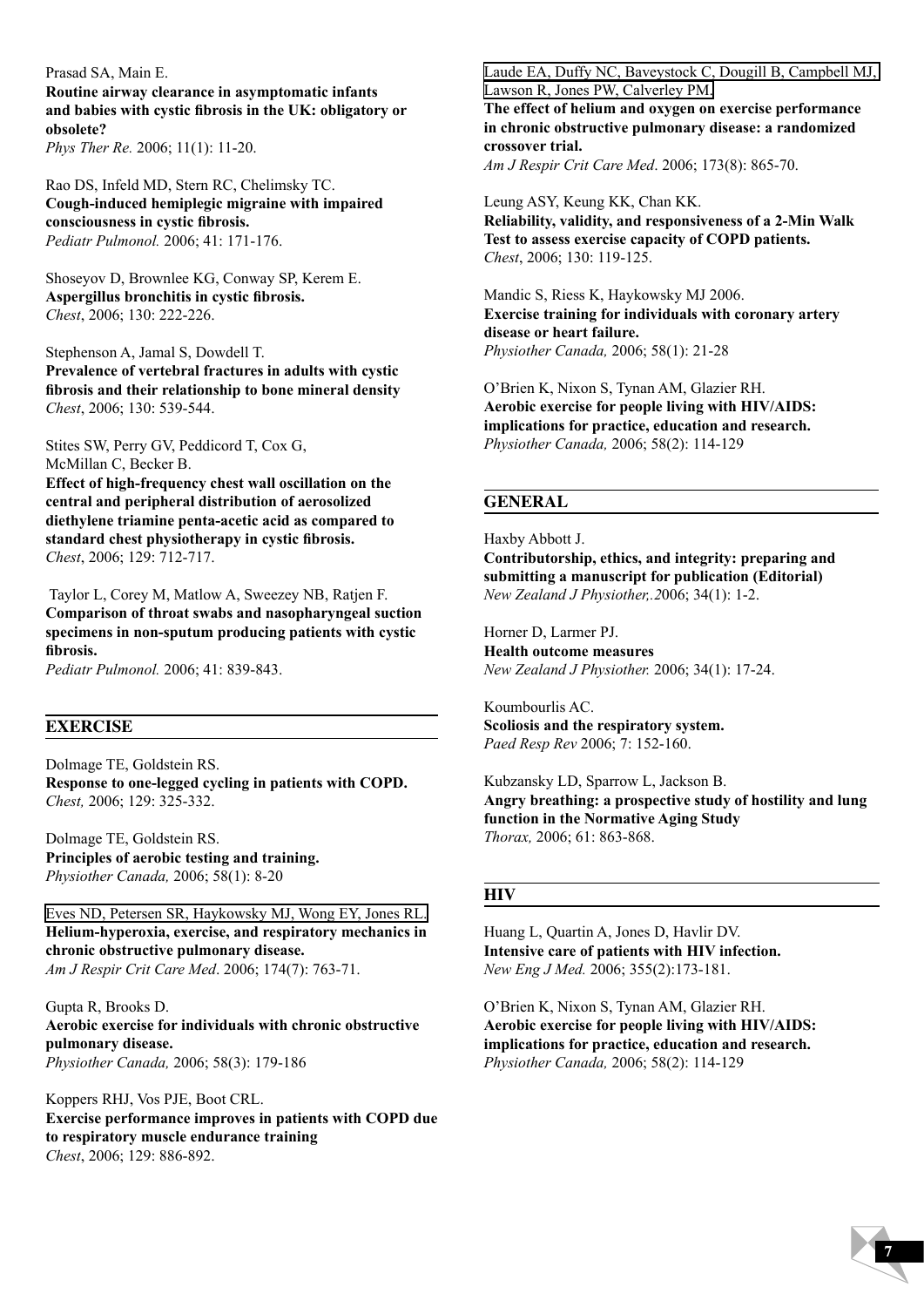# **HYPERVENTILATION SYNDROME**

Barr Taylor C. **Panic disorder** *BMJ*, 2006; 332: 951-955

Dicpinigaitis PV, Tso R, Banauch G*.* **Prevalence of depressive symptoms among patients with chronic cough.** *Chest*, 2006; 130: 1839-1843.

Mikita, J, Parker, J. **High levels of medical utilization by ambulatory patients with vocal cord dysfunction.** *Chest*, 2006; 129, 905-908 (see also editorial).

Prys-Picard CO, Kellett F, Niven RM. **Disproportionate breathlessness associated with deep sighing breathing in a patient presenting with difficult-totreat asthma.** *Chest*, 2006; 130: 1723-1725.

Rowley J, Nicholls D. **Development of the RoBE self-efficacy scale for people with breathing pattern disorders** *New Zealand J Physiother.* 2006; 34(3): 131-141.

Smith MD, Russell A, Hodges PW. **Disorders of breathing and continence have a stronger association with back pain than obesity and physical activity.**

*Aust J Phys*. 2006; 52 (1): 11-16.

Vertigan AE, Theodoros DG, Gibson PG, Winkworth AL. **Efficacy of speech pathology management for chronic cough: a randomised placebo controlled trial of treatment efficacy**

*Thorax,* 2006; 61: 1065-1069.

#### **INSPIRATORY MUSCLE TRAINING**

Crowe J, Geddes EL, Brooks D, Reid D. **Inspiratory muscle training for individuals with 2006; cervical spinal cord injury or chronic obstructive pulmonary disease.**  *Physiotherapy Canada,* 58(4): 271-279

Koppers RHJ, Vos PJE, Boot CRL. **Exercise performance improves in patients with COPD due to respiratory muscle endurance training** *Chest*, 2006; 129: 886-892.

#### **INTERSTITIAL LUNG DISEASE**

Caplan-Shaw CE, Arcasoy SM, Shane E. **Osteoporosis in diffuse parenchymal lung disease** *Chest,* 2006; 129: 140-146.

[Flaherty KR, Andrei AC, Murray S, Fraley C, Colby TV,](http://www.ncbi.nlm.nih.gov/entrez/query.fcgi?db=pubmed&cmd=Retrieve&dopt=AbstractPlus&list_uids=16825656&query_hl=30&itool=pubmed_docsum)  [Travis WD, Lama V, Kazerooni EA, Gross BH, Toews GB,](http://www.ncbi.nlm.nih.gov/entrez/query.fcgi?db=pubmed&cmd=Retrieve&dopt=AbstractPlus&list_uids=16825656&query_hl=30&itool=pubmed_docsum)  [Martinez FJ.](http://www.ncbi.nlm.nih.gov/entrez/query.fcgi?db=pubmed&cmd=Retrieve&dopt=AbstractPlus&list_uids=16825656&query_hl=30&itool=pubmed_docsum) **Idiopathic pulmonary fibrosis: prognostic value of changes** 

**in physiology and six-minute-walk test.** *Am J Respir Crit Care Med*. 2006;174(7): 803-9.

[Lederer DJ, Arcasoy SM, Wilt JS, D'Ovidio F, Sonett JR,](http://www.ncbi.nlm.nih.gov/entrez/query.fcgi?db=pubmed&cmd=Retrieve&dopt=AbstractPlus&list_uids=16778159&query_hl=25&itool=pubmed_DocSum)  [Kawut SM.](http://www.ncbi.nlm.nih.gov/entrez/query.fcgi?db=pubmed&cmd=Retrieve&dopt=AbstractPlus&list_uids=16778159&query_hl=25&itool=pubmed_DocSum) **Six-minute-walk distance predicts waiting list survival in idiopathic pulmonary fibrosis.** *Am J Respir Crit Care Med*. 2006; 174(6): 659-64.

[Frerichs I, Dargaville PA, van Genderingen H, Morel DR,](http://www.ncbi.nlm.nih.gov/entrez/query.fcgi?db=pubmed&cmd=Retrieve&dopt=AbstractPlus&list_uids=16840739&query_hl=27&itool=pubmed_DocSum)  [Rimensberger PC.](http://www.ncbi.nlm.nih.gov/entrez/query.fcgi?db=pubmed&cmd=Retrieve&dopt=AbstractPlus&list_uids=16840739&query_hl=27&itool=pubmed_DocSum) **Lung volume recruitment after surfactant administration modifies spatial distribution of ventilation.** *Am J Respir Crit Care Med*. 2006; 174(7): 772-9.

#### **MECHANICAL VENTILATION**

[Baillard C, Fosse JP, Sebbane M, Chanques G, Vincent F,](http://www.ncbi.nlm.nih.gov/entrez/query.fcgi?db=pubmed&cmd=Retrieve&dopt=AbstractPlus&list_uids=16627862&query_hl=17&itool=pubmed_DocSum)  [Courouble P, Cohen Y, Eledjam JJ, Adnet F, Jaber S.](http://www.ncbi.nlm.nih.gov/entrez/query.fcgi?db=pubmed&cmd=Retrieve&dopt=AbstractPlus&list_uids=16627862&query_hl=17&itool=pubmed_DocSum) **Noninvasive ventilation improves preoxygenation before intubation of hypoxic patients.** *Am J Respir Crit Care Med*. 2006; 174(2): 171-7.

Johnson P.

**[Long-term mechanical ventilation in a critical care unit:](http://web.ebscohost.com/ehost/viewarticle?data=dGJyMPPp44rp2%2fdV0%2bnjisfk5Ie46bdQtai2S7ak63nn5Kx95uXxjL6prUq3pbBIrq2eSa%2bws0y4qbU4v8OkjPDX7Ivf2fKB7eTnfLujsUu0q7ZOrq%2byPurX7H%2b72%2bw%2b4ti7e7bepIzf3btZzJzfhruorki3p7FJt6mxPuTl8IXf6rt%2b8%2bLqbOPu8gAA&hid=13)  [existing in an uneveryday world.](http://web.ebscohost.com/ehost/viewarticle?data=dGJyMPPp44rp2%2fdV0%2bnjisfk5Ie46bdQtai2S7ak63nn5Kx95uXxjL6prUq3pbBIrq2eSa%2bws0y4qbU4v8OkjPDX7Ivf2fKB7eTnfLujsUu0q7ZOrq%2byPurX7H%2b72%2bw%2b4ti7e7bepIzf3btZzJzfhruorki3p7FJt6mxPuTl8IXf6rt%2b8%2bLqbOPu8gAA&hid=13)** *J Adv Nurs.* 2006; 53 (5): 551-8

Nicolai T. **The physiological basis of respiratory support.** *Paed Resp Rev* 2006; 7: 97-102.

## **MEDICATION**

Hothersall E, McSharry C, Thomson NC. **Potential therapeutic role for statins in respiratory disease** *Thorax,* 2006; 61: 729-734.

Lannefors L.

**Inhalation therapy: practical considerations for nebulisation therapy.** *Phys Ther Rev.* 2006; 11(1): 21-27.

Li AM, Tsang T, Wong E, Chan D, Sung R, Ng PC. **Bronchodilator effect of salbutamol from two different spacer divices.**

*Pediatr Pulmonol.* 2006; 41: 326-330.

Montgomery G, Sagel SD, Taylor AL, Abman SH. **Effects of Sildenafil on pulmonary hypertension and exercise tolerance in severe cystic fibrosis-related lung disease.**

*Pediatr Pulmonol.* 2006; 41: 383-385.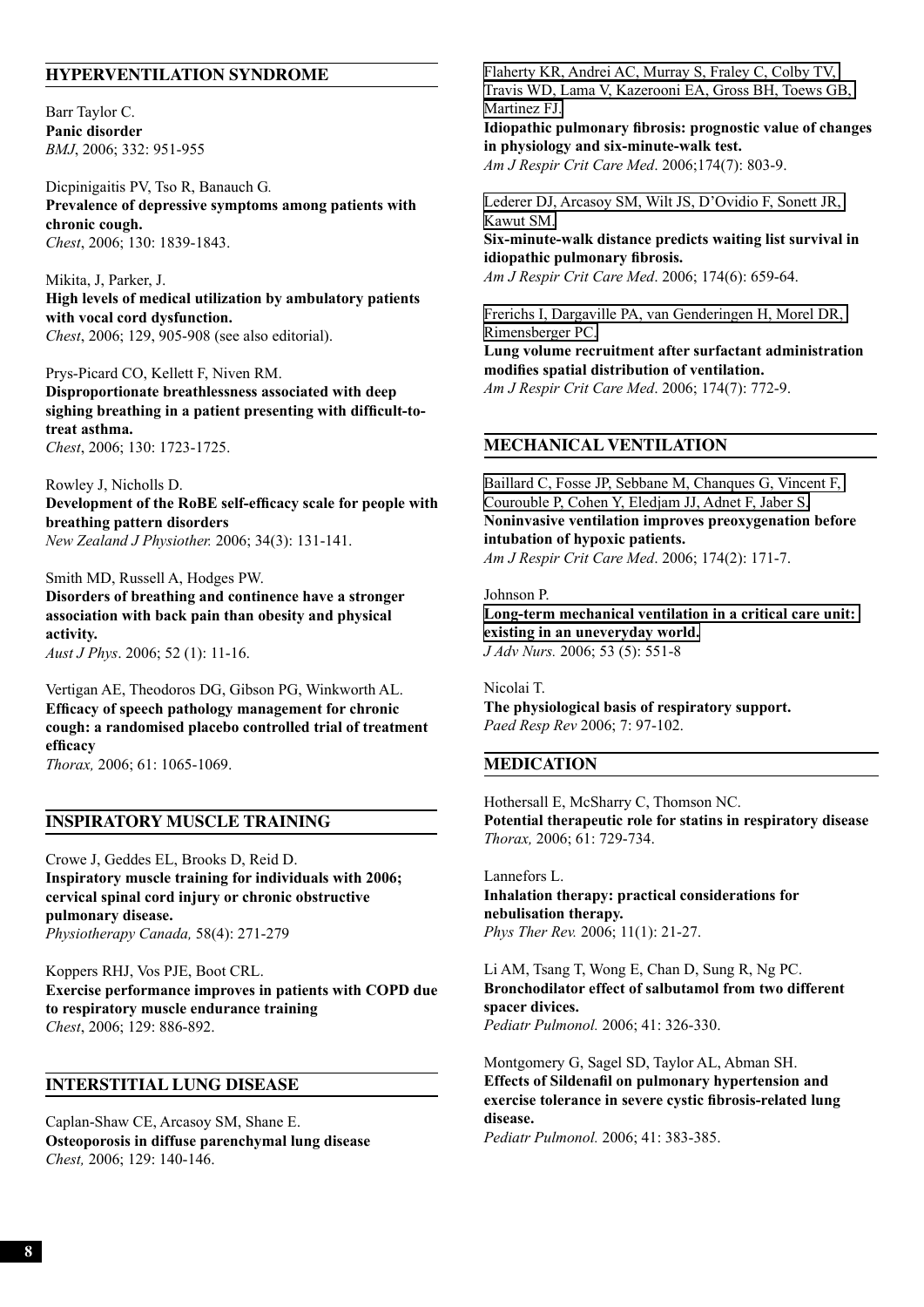### **NEONATES**

Baldwin DN, Pillow JJ, Stocks J, Frey U. **Lung-function tests in neonates and infants with chronic lung disease: tidal breathing and respiratory control.** *Pediatr Pulmonol.* 2006; 41: 391-419.

Ballard RA, Truog WE, Cnaan A, Martin RJ, Ballard PL, Merrill JD, Walsh MC, Durand DJ, Maycock DE, Eichenwald EC, Null DR, Hudak ML, Puri AR, Golombek SG, Courtney SE, Stewart DL, Welty SE, Phibbs RH, Hibbs AM, Luan X, Wadlinger SR, Asselin JM, Coburn CE. **Inhaled nitric oxide in preterm infants undergoing mechanical ventilation.** *New Eng J Med.* 2006; 355(4): 343-353.

Gappa M, Pillow JJ, Allen J, Mayer O, Stocks J. **Lung function tests in neonates and infants with chronic lung disease: lung and chest-wall mechanics.** *Pediatr Pulmonol.* 2006; 41: 291-317.

Kinsella JP, Cutter GR, Walsh WF, Gerstmann DR, Bose CL, Hart CH, Sekar KC, Auten RL, Bhutani VK, Gerdes JS, George TN, Southgate WM, Carriedo H, Couser RJ, Mammel MC, Hall DC, Pappagallo M, Sardesai S, Strain JD, Baier M, Abman SH.

**Early inhaled nitric oxide therapy in premature newborns with respiratory failure.**

*New Eng J Med.* 2006; 355(4): 354-364.

# **NEUROLOGICAL DISORDERS**

Crowe J, Geddes EL, Brooks D, Reid D. **Inspiratory muscle training for individuals with 2006; cervical spinal cord injury or chronic obstructive pulmonary disease.**  *Physiotherapy Canada,* 58(4): 271-279

[DiMarco AF, Kowalski KE, Geertman RT, Hromyak DR.](http://www.ncbi.nlm.nih.gov/entrez/query.fcgi?db=pubmed&cmd=Retrieve&dopt=AbstractPlus&list_uids=16543552&query_hl=35&itool=pubmed_docsum) **Spinal cord stimulation: a new method to produce an effective cough in patients with spinal cord injury.** *Am J Respir Crit Care Med*. 2006; 173(12): 1386-9.

Dohna-Schwanke C, Ragette R, Teschler H, Voit T, Mellies U. **IPPB-assisted coughing in neuromuscular disorders.** *Pediatr Pulmonol.* 2006; 41: 551-557.

[Nicot F, Hart N, Forin V, Boule M, Clement A, Polkey MI,](http://www.ncbi.nlm.nih.gov/entrez/query.fcgi?db=pubmed&cmd=Retrieve&dopt=AbstractPlus&list_uids=16574932&query_hl=15&itool=pubmed_docsum)  [Lofaso F, Fauroux B.](http://www.ncbi.nlm.nih.gov/entrez/query.fcgi?db=pubmed&cmd=Retrieve&dopt=AbstractPlus&list_uids=16574932&query_hl=15&itool=pubmed_docsum) **Respiratory muscle testing: a valuable tool for children with neuromuscular disorders.** *Am J Respir Crit Care Med*. 2006; 174(1): 67-74.

Lechtzin N, Shade D, Clawson L, Wiener CM. **Supramaximal inflation improves lung compliance in subjects with amyotrophic lateral sclerosis** *Chest*, 2006; 129: 1322-1329.

Simonds AK. **Recent advances in respiratory care for neuromuscular disease.** *Chest*, 2006; 130: 1879-1886.

#### **NON-INVASIVE VENTILATION**

Bach JR, Joshi JM. **Bilevel Pressure vs Volume Ventilators for amyotrophic lateral sclerosis patients.** *Chest*, 2006; 130: 1949-1950 (letter).

[Baillard C, Fosse JP, Sebbane M, Chanques G, Vincent F,](http://www.ncbi.nlm.nih.gov/entrez/query.fcgi?db=pubmed&cmd=Retrieve&dopt=AbstractPlus&list_uids=16627862&query_hl=17&itool=pubmed_DocSum)  [Courouble P, Cohen Y, Eledjam JJ, Adnet F, Jaber S.](http://www.ncbi.nlm.nih.gov/entrez/query.fcgi?db=pubmed&cmd=Retrieve&dopt=AbstractPlus&list_uids=16627862&query_hl=17&itool=pubmed_DocSum) **Noninvasive ventilation improves preoxygenation before intubation of hypoxic patients.** *Am J Respir Crit Care Med*. 2006; 174(2): 171-7.

[Ferrer M, Valencia M, Nicolas JM, Bernadich O,](http://www.ncbi.nlm.nih.gov/entrez/query.fcgi?db=pubmed&cmd=Retrieve&dopt=AbstractPlus&list_uids=16224108&query_hl=16&itool=pubmed_DocSum) [Badia JR, Torres A.](http://www.ncbi.nlm.nih.gov/entrez/query.fcgi?db=pubmed&cmd=Retrieve&dopt=AbstractPlus&list_uids=16224108&query_hl=16&itool=pubmed_DocSum) **Early noninvasive ventilation averts extubation failure in patients at risk: a randomized trial.** *Am J Respir Crit Care Med*. 2006; 173(2):164-70.

Moerer O, Fisher S, Quintel M. **Influence of two interfaces for noninvasive ventilation compared to invasive ventilation on the mechanical properties and performance of a respiratory system.** *Chest,* 2006; 129, 1424-1431 (see also editorial).

Nava S, Cuomo A, Maugeri FS. **Noninvasive ventilation and dyspnea in palliative medicine** *Chest*, 2006; 129: 1391-1392 (letter).

[Peter JV, Moran JL, Phillips-Hughes J, Graham P, Bersten AD.](http://www.ncbi.nlm.nih.gov/entrez/query.fcgi?db=pubmed&cmd=Retrieve&dopt=AbstractPlus&list_uids=16616558&query_hl=14&itool=pubmed_docsum) **Effect of non-invasive positive pressure ventilation (NIPPV) on mortality in patients with acute cardiogenic pulmonary oedema: a meta-analysis.** *Lancet*. 2006; 367(9517): 1155-63. .

Petty T, Windisch W, Sorichter S. **CO2 can be good for you!** *Chest,* 2006; 129: 494-495 (letter).

Piper AJ, Moran FM. **Non-invasive ventilation and the physiotherapist: current state and future trends.** *Phys Ther Rev* 2006; 11(1): 37-43.

Quinnell TG, Pilsworth S, Shneerson JM. **Prolonged invasive ventilation following acute ventilatory failure in COPD: weaning results, survival, and the role of noninvasive ventilation** *Chest*, 2006; 129: 133-139

[Schneider E, Duale C, Vaille JL, Ouchchane L, Gillart T,](http://www.ncbi.nlm.nih.gov/entrez/query.fcgi?db=pubmed&cmd=Retrieve&dopt=AbstractPlus&list_uids=16409337&query_hl=5&itool=pubmed_DocSum)  [Guelon D, Schoeffler P.](http://www.ncbi.nlm.nih.gov/entrez/query.fcgi?db=pubmed&cmd=Retrieve&dopt=AbstractPlus&list_uids=16409337&query_hl=5&itool=pubmed_DocSum) **Comparison of tolerance of facemask vs. mouthpiece for non-invasive ventilation.** *Anaesthesia*. 2006; 61(1): 20-3.

Schönhofer B, Polkey MI, Suchi S. **Effect of home mechanical ventilation on inspiratory muscle strength in COPD.** *Chest*, 2006; 130: 1834-1838.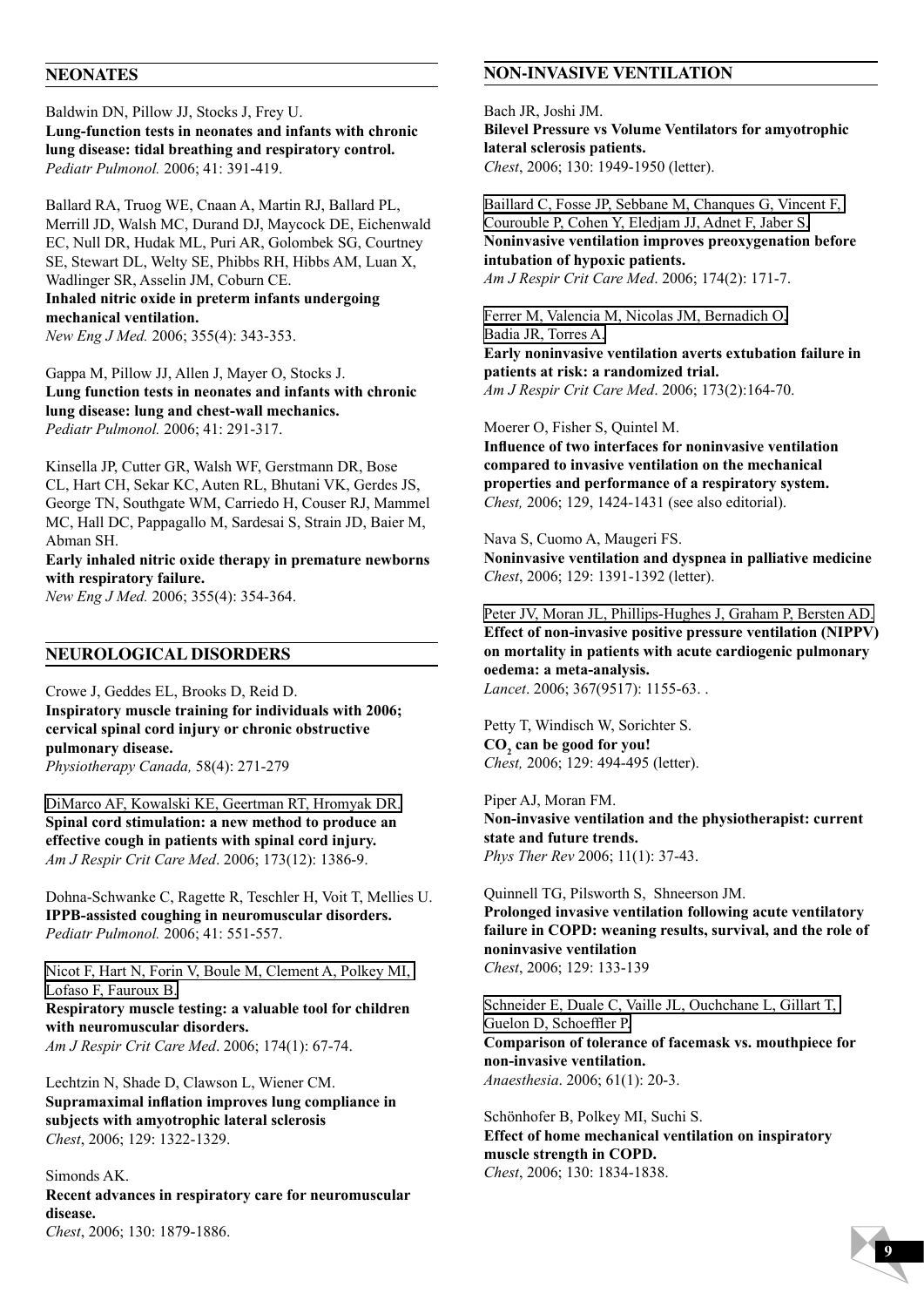# **OBSTRUCTIVE SLEEP APNOEA**

Kaw R, Michota R, Jaffer A, Ghamande S. **Unrecognized sleep apnea in the surgical patient: implications for the perioperative setting.** *Chest,* 2006; 129: 198-205.

Puhan MA, Suarez A. **Didgeridoo playing as alternative treatment for obstructive sleep apnoea syndrome: randomised controlled trial** BMJ, 2006; 332: 266-270

Senn O, Brack T, Russi EW, Bloch KEK. **A Continuous Positive Airway Pressure trial as a novel approach to the diagnosis of the obstructive sleep apnea.** *Chest,* 2006; 129: 67-75.

West SD, Jones SR, Stradling JR. **Comparison of three ways to determine and deliver pressure during nasal CPAP therapy for obstructive sleep apnoea** *Thorax,* 2006; 61: 226-231.

Zimmerman ME, Arnedt JT, Stanchina M. **Normalization of memory performance and positive airway pressure adherence in memory-impaired patients with obstructive sleep apnea.** *Chest*, 2006; 130: 1772-1778.

# **OXYGEN THERAPY**

[Croxton TL, Bailey WC.](http://www.ncbi.nlm.nih.gov/entrez/query.fcgi?db=pubmed&cmd=Retrieve&dopt=AbstractPlus&list_uids=16614349&query_hl=22&itool=pubmed_docsum) **Long-term oxygen treatment in chronic obstructive pulmonary disease: recommendations for future research: an NHLBI workshop report.** *Am J Respir Crit Care Med*. 2006; 174(4): 373-8.

Hui DS, Ip M, Tang JW. **Airflows around oxygen masks: a potential source of infection?** *Chest*, 2006; 130: 822-826.

O'Neill B, Dodd ME. **Oxygen on the move: practical considerations for physiotherapists.** *Phys Ther Rev* 2006; 11(1): 28-36.

# **PAEDIATRICS**

(see also: Asthma) (see also: Neonates)

Birnkrant DJ. **New challenges in the management of prolonged survivors of pediatric neuromuscular diseases: a pulmonologist´s perspective.** *Pediatr Pulmonol.* 2006; 41: 1113-1117.

# Bisgaard H, Hermansen MN, Loland L, Halkjaer LB, Buchvald F. **Intermittent inhaled corticosteroids in infants with episodic wheezing.**

*New Eng J Med.* 2006; 354(19): 1998-2005.

Cambonie GC, Milési C. **Clinical effects of Heliox administration for acute bronchiolitis in young infants.** *Chest*, 2006; 129: 676-682.

Marchant JM, Masters IB, Taylor SM. **Evaluation and outcome of young children with chronic cough.**  *Chest*, 2006; 129, 1132-1141

Morrow B, Futter M, Argent A. **Effect of endotracheal suction on lung dynamics in mechanically-ventilated paediatric patients.** *Aust J Phys. 2006; 52 (2): 121-126.*

[Nicot F, Hart N, Forin V, Boule M, Clement A, Polkey MI,](http://www.ncbi.nlm.nih.gov/entrez/query.fcgi?db=pubmed&cmd=Retrieve&dopt=AbstractPlus&list_uids=16574932&query_hl=15&itool=pubmed_docsum)  [Lofaso F, Fauroux B.](http://www.ncbi.nlm.nih.gov/entrez/query.fcgi?db=pubmed&cmd=Retrieve&dopt=AbstractPlus&list_uids=16574932&query_hl=15&itool=pubmed_docsum) **Respiratory muscle testing: a valuable tool for children with neuromuscular disorders.** *Am J Respir Crit Care Med*. 2006; 174(1): 67-74.

Pantalitschka T, Poets CF. **Inhaled drugs for the prevention and treatment of bronchopulmonary dysplasia.** *Pediatr Pulmonol.* 2006; 41: 703-708.

Riethmueller J, Borth-Bruhns T, Kumpf M, Vonthein R, Wiskirchen J, Stern M, Hofbeck M, Baden W. **Recombinant Human Deoxyribonuclease shortens ventilation time in young, mechanically ventilated children.** *Pediatr Pulmonol.* 2006; 41: 61-66.

[Smyth RL, Openshaw PJ.](http://www.ncbi.nlm.nih.gov/entrez/query.fcgi?db=pubmed&cmd=Retrieve&dopt=AbstractPlus&list_uids=16860701&query_hl=9&itool=pubmed_docsum) **Bronchiolitis.** *Lancet*. 2006; 368(9532): 312-22.

Trachsel D, Hammer J. **Indications for tracheostomy in children.** *Paed Resp Rev* 2006; 7: 162-168.

[Webber SA, McCurry K, Zeevi A.](http://www.ncbi.nlm.nih.gov/entrez/query.fcgi?db=pubmed&cmd=Retrieve&dopt=AbstractPlus&list_uids=16815380&query_hl=12&itool=pubmed_docsum) **Heart and lung transplantation in children.** *Lancet*. 2006 ;368(9529):53-69.

#### **PALLIATIVE CARE**

Nava S, Cuomo A, Maugeri FS. **Noninvasive ventilation and dyspnea in palliative medicine** *Chest*, 2006; 129: 1391-1392 (letter).

Thompson G **[Nurses' perceptions of quality end-of-life care on an acute](http://web.ebscohost.com/ehost/viewarticle?data=dGJyMPPp44rp2%2fdV0%2bnjisfk5Ie46bdQtai2S7ak63nn5Kx95uXxjL6prUq3pbBIrq2eSa%2bws0i4p644v8OkjPDX7Ivf2fKB7eTnfLujsUu0q7ZOrq%2byPurX7H%2b72%2bw%2b4ti7e7bepIzf3btZzJzfhruorki3p7BMs6qxPuTl8IXf6rt%2b8%2bLqbOPu8gAA&hid=107)  [medical ward.](http://web.ebscohost.com/ehost/viewarticle?data=dGJyMPPp44rp2%2fdV0%2bnjisfk5Ie46bdQtai2S7ak63nn5Kx95uXxjL6prUq3pbBIrq2eSa%2bws0i4p644v8OkjPDX7Ivf2fKB7eTnfLujsUu0q7ZOrq%2byPurX7H%2b72%2bw%2b4ti7e7bepIzf3btZzJzfhruorki3p7BMs6qxPuTl8IXf6rt%2b8%2bLqbOPu8gAA&hid=107)** *J Adv Nurs.* 2006; 53 (2): 169-77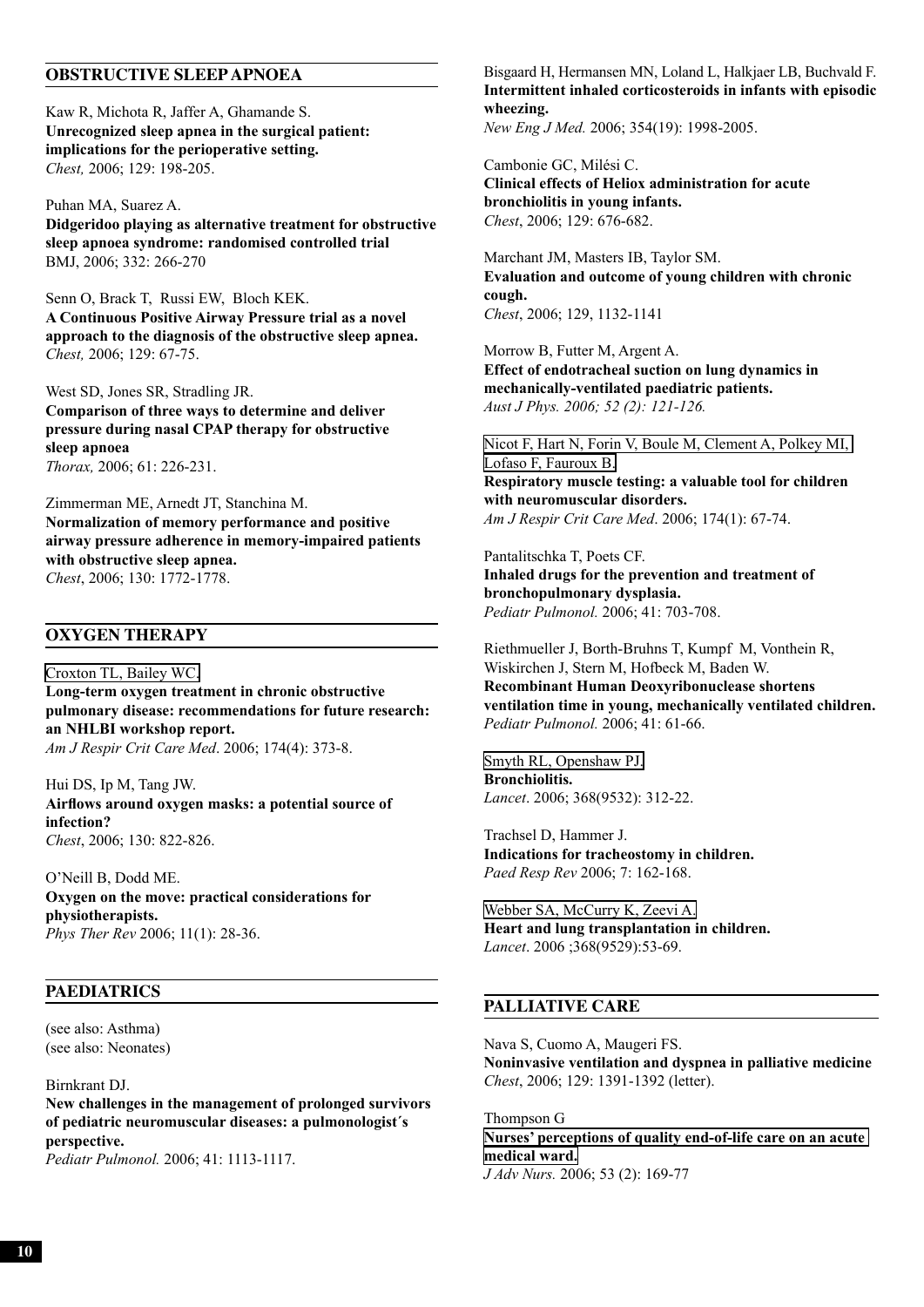# **PHYSIOLOGY**

Sly PD, Collins RA. **Physiological basis of respiratory signs and symptoms.** *Paed Resp Rev* 2006; 7: 84-88.

Nicolai T. **The physiological basis of respiratory support.** *Paed Resp Rev* 2006; 7: 97-102.

# **PRIMARY CILIARY DYSKINESIA**

Bush A, Payne D, Pike S, Jenkins G, Henke MO, Rubin BK. **Mucus properties in children with primary ciliary dyskinesia: comparison with cystic fibrosis** *Chest,* 2006; 129: 118-123.

### **PULMONARY REHABILITATION**

Birnbaum S, Carlin B. **Pulmonary rehabilitation and respiratory therapy services in the physician office setting** *Chest,* 2006; 129: 169-173.

Garrod R, Backley J. **Community-based pulmonary rehabilitation: meeting demand in chronic obstructive pulmonary disease.** *Phys Ther Rev* 2006; 11(1): 57-61.

Güell R, Resqueti V, Sangenis M. **Impact of pulmonary rehabilitation on psychosocial morbidity in patients with severe COPD.** *Chest*, 2006; 129: 899-904.

[Nici L, Donner C, Wouters E, Zuwallack R, Ambrosino N,](http://www.ncbi.nlm.nih.gov/entrez/query.fcgi?db=pubmed&cmd=Retrieve&dopt=AbstractPlus&list_uids=16760357&query_hl=36&itool=pubmed_docsum)  [Bourbeau J, Carone M, Celli B, Engelen M, Fahy B,](http://www.ncbi.nlm.nih.gov/entrez/query.fcgi?db=pubmed&cmd=Retrieve&dopt=AbstractPlus&list_uids=16760357&query_hl=36&itool=pubmed_docsum)  [Garvey C, Goldstein R, Gosselink R, Lareau S,](http://www.ncbi.nlm.nih.gov/entrez/query.fcgi?db=pubmed&cmd=Retrieve&dopt=AbstractPlus&list_uids=16760357&query_hl=36&itool=pubmed_docsum)  [MacIntyre N, Maltais F, Morgan M, O'Donnell D, Prefault C,](http://www.ncbi.nlm.nih.gov/entrez/query.fcgi?db=pubmed&cmd=Retrieve&dopt=AbstractPlus&list_uids=16760357&query_hl=36&itool=pubmed_docsum)  [Reardon J, Rochester C, Schols A, Singh S, Troosters T;](http://www.ncbi.nlm.nih.gov/entrez/query.fcgi?db=pubmed&cmd=Retrieve&dopt=AbstractPlus&list_uids=16760357&query_hl=36&itool=pubmed_docsum)  [ATS/ERS Pulmonary Rehabilitation Writing Committee.](http://www.ncbi.nlm.nih.gov/entrez/query.fcgi?db=pubmed&cmd=Retrieve&dopt=AbstractPlus&list_uids=16760357&query_hl=36&itool=pubmed_docsum) **American Thoracic Society/European Respiratory Society statement on pulmonary rehabilitation.** *Am J Respir Crit Care Med*. 2006 Jun 15;173(12):1390-413.

Sewell L, Singh SJ, Williams JEA, Collier R, Morgan MDL. **How long should outpatient pulmonary rehabilitation be? A randomised controlled trial of 4 weeks versus 7 weeks** *Thorax,* 2006; 61: 767-771.

#### **RESPIRATORY DISEASE**

Bradley JM. **Respiratory Disease.** *Phys Ther Rev.* 2006; 11(1): 3-4.

Campbell IA, Bah-Sow O. **Pulmonary tuberculosis** *BMJ,* 2006; 332: 1194-1197 Kingsnorth A, O'Reilly D. **Acute pancreatitis** *BMJ*, 2006; 332: 1072-1076

### **RESPIRATORY PHYSIOTHERAPY**

Crowe J, Rayczak J, Elms B. **Safety and effectiveness of breath stacking in management of persons with acute atelectasis.**  *Physiotherapy Canada,* 2006; 58(4): 306-314

#### **SEPSIS**

Danai CA, Moss M, Mannino DM, Martin GS. **The epidemiology of sepsis in patients with malignancy.** *Chest*, 2006; 129: 1432-1440.

Hamdulay SS, Al- Khafaji A, Montgomery H. **Glucose-insulin and potassium infusions in septic shock.** *Chest*, 2006; 129: 800-804.

Otero RM, Nguyen HB, Huang DT. **Early goal-directed therapy in severe sepsis and septic shock revisited.** *Chest*, 2006; 130: 1579-1595.

Trzeciak S, Dellinger RP, Abate NL.

**Translating research to clinical practice: a 1-year experience with implementing early goal-directed therapy for septic shock in the emergency department.** *Chest* 2006, 129: 225-232.

# **SPUTUM CLEARANCE**

Marques A, Bruton A, Barney A. **Clinically useful outcome measures for physiotherapy airway clearance techniques: a review.** *Phys Ther Rev.* 2006 11(4): 299-307.

McCarren B, Alison JA, Herbert RD. **Vibration and its effect on the respiratory system.** *Aust J Phys. 2006; 52 (1): 39-43.*

Naylor JM, McLean A, Chow CM, Heard R, Ting I, Avolio A. **A modified postural drainage position produces less cardiovascular stress than a head-down position in patients with severe heart disease: A quasi-experimental study.** *Aust J Phys. 2006; 52(3): 201-209.*

Pasquina P, Tramèr MR, Granier J-M, Walder B. **Respiratory physiotherapy to prevent pulmonary complications after abdominal surgery: a systematic review.** *Chest*, 2006; 130: 1887-1899.

Pryor JA. **Airway Clearance in the spontaneously breathing adult – the evidence.** *Phys Ther Rev.* 2006; 11(1): 5-10.